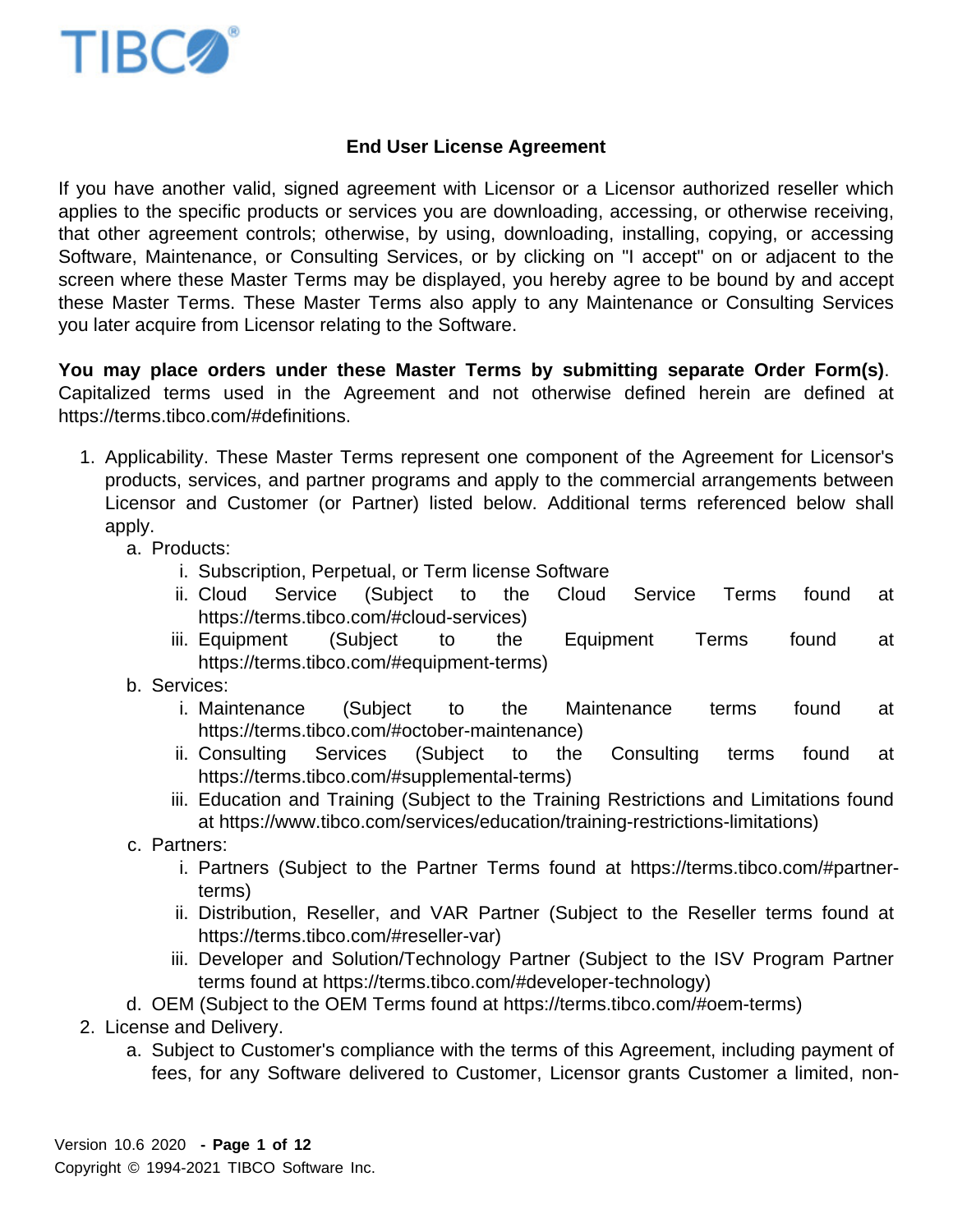

transferable, non-sublicensable, non-exclusive license to install, run, and use the Number of Units of Software stated in an Order Form in accordance with the Documentation for the Term solely for Customer's internal business purposes. Maintenance, if purchased or provided, is delivered pursuant to the Order Form.

- b. Software does not include multiple Platforms if the Software product is licensed on a Platform specific basis as designated in the Software product name or listed in an Order Form or purchase order.
- c. Unless otherwise permitted under this Agreement and the Documentation, Customer shall not:
	- i. make more copies of the Software than the specified Number of Units stated in an Order Form (except for a reasonable number of copies for archival purposes) or use any unlicensed versions of the Software;
	- ii. use any Software that is not listed in an Order Form even if such unlicensed software is made available to Customer as part of Licensor's general delivery mechanisms;
	- iii. provide access to the Software to anyone other than Authorized Users;
	- iv. sublicense, distribute or pledge the Software or any of the rights herein;
	- v. lease, rent or commercially share (including time-share) or use the Software for purposes of providing processing services, including, providing third-party hosting, application integration, application service provider-type services, or service bureau;
	- vi. use or access any embedded or bundled component of Software on a stand-alone basis where such embedded or bundled component is provided to Customer for the sole purpose of enabling the functionality of such Software;
	- vii. use Third Party Software except in conjunction with the Licensor Software and subject to the same use rights that it has to the Licensor Software.
	- viii. use any third party software, including any open source software, in conjunction with any Software, unless Customer ensures that such use does not cause the Software to become subject to any third party license applicable to such third party software or require the public disclosure or distribution of any Software or the licensing of any Software for Materials or the purpose of making derivative works; and
	- ix. modify, translate, reverse engineer, decrypt, decompile, disassemble, create derivative works based on, or otherwise attempt to discover the Software source code or underlying ideas, techniques or algorithms, provided, however, that Customer may engage in such conduct as is necessary to ensure the interoperability of the Software as required by law. Prior to commencing any decompilation or reverse engineering, Customer will observe strict obligations of confidentiality and provide Licensor with reasonable advance written notice and the opportunity to assist with or conduct such activity on Customer's behalf and at Customer's expense.
- d. Licensor shall deliver the Software electronically and delivery is deemed complete when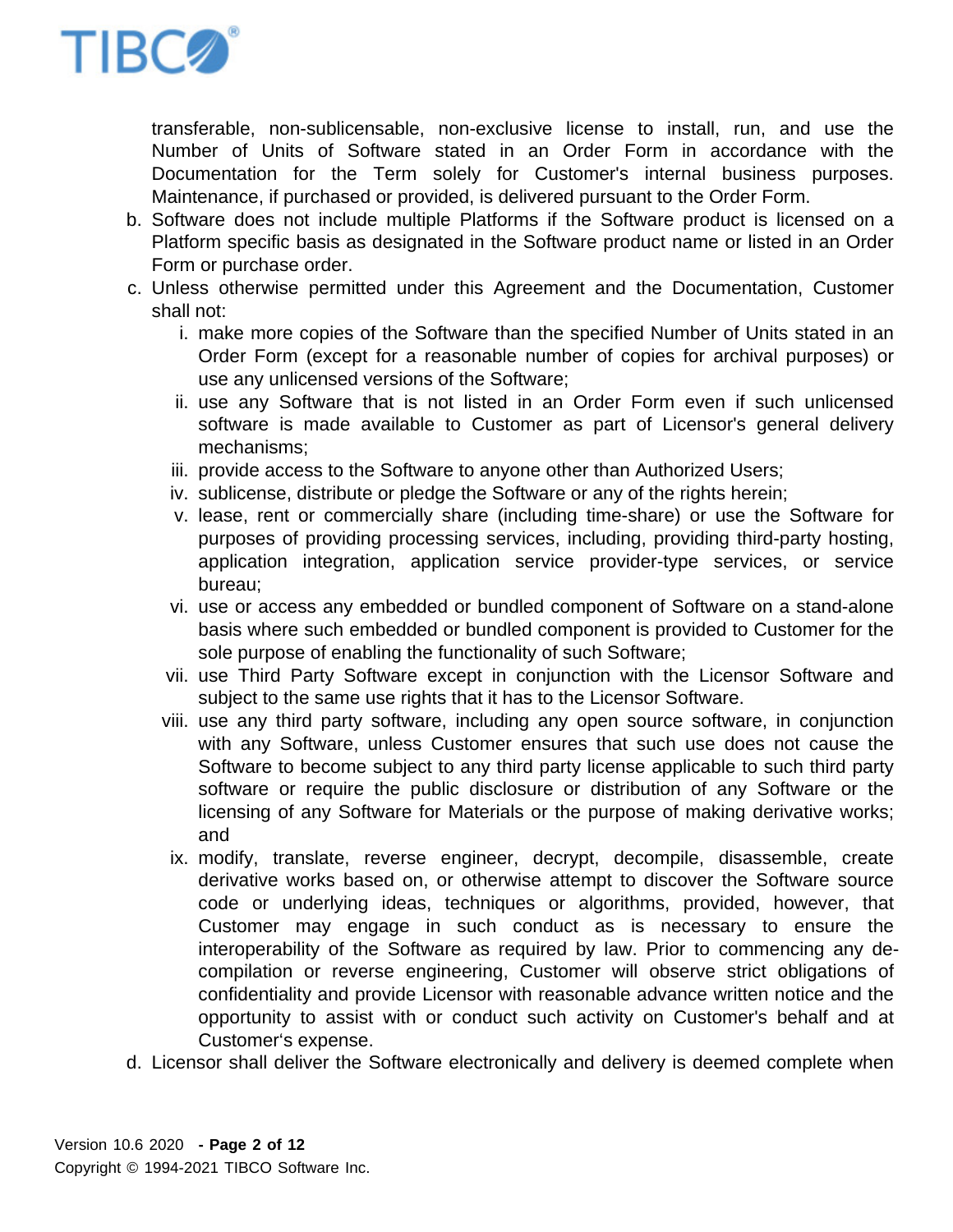such Software is made available to Customer.

- e. ISV Customer and SaaS Customer specific terms are stated at: [https://terms.tibco.com/#saas-customer-terms.](https://terms.tibco.com/#saas-customer-terms)
- f. Additional product specific terms are stated at [https://terms.tibco.com/#additional-product](https://terms.tibco.com/#additional-product-specific-terms)[specific-terms.](https://terms.tibco.com/#additional-product-specific-terms)
- g. Should the Order Form include the Foresight Software the terms stated at <https://terms.tibco.com/#foresight-terms> apply.
- 3. Financial Terms.
	- a. Customer shall pay Licensor any fees or payments net 30 days from Licensor's invoice. Licensor may charge Customer an additional 1.5% per month (or such lower amount as required by applicable law) for all fees that are not paid on time.
	- b. Licensor may increase annual recurring fees at any time upon 60 days prior written notice.
	- c. Fees stated in an Order Form are exclusive of all applicable sales, use, value-added, goods and services, consumption, withholding, excise and any other similar taxes or government charges ("Taxes"). Customer shall (i) pay Licensor such applicable Taxes (excluding Licensor's income taxes) listed on the relevant invoice or (ii) withhold all applicable taxes according to the local rules, both of which may be in addition to the total fees due and listed on an Order Form.
	- d. Except as expressly stated in the "Term and Termination" or "Warranties" section, all fees paid by Customer are non-refundable and no right of set off exists.
	- e. Licensor does not permit aggregation of products, services, purchase or license models or cumulative fees paid across separate Product Lines to trigger preferred pricing or discounts.
- 4. Ownership. Licensor and its licensors own all Software, Materials, and Documentation and all derivatives thereof (collectively "Protected Materials"), which are protected by applicable U.S. and international patent, copyright, trademark and trade secret laws. Customer must duplicate unaltered copies of all proprietary notices incorporated in or affixed to any Protected Materials. Except as stated in the Agreement, Customer receives no other rights to use any of Licensor's Marks.
- 5. Confidentiality.
	- a. Neither party shall disclose Confidential Information to any third party without the disclosing party's prior consent. Confidential Information may only be disclosed to individuals that need to know such information, and on the condition that the individual is subject to a written agreement to protect information with terms as protective as this Agreement. For the purposes of this section, the definition of Licensor and Customer includes Affiliates of either party. Licensor may use data collected during the Term in an aggregated, anonymized form, provided that such data is aggregated from more than one customer and does not identify Customer, Customer employees, or Customers' customers.
		- i. The duty to protect Confidential Information does not apply to information that is shown to be: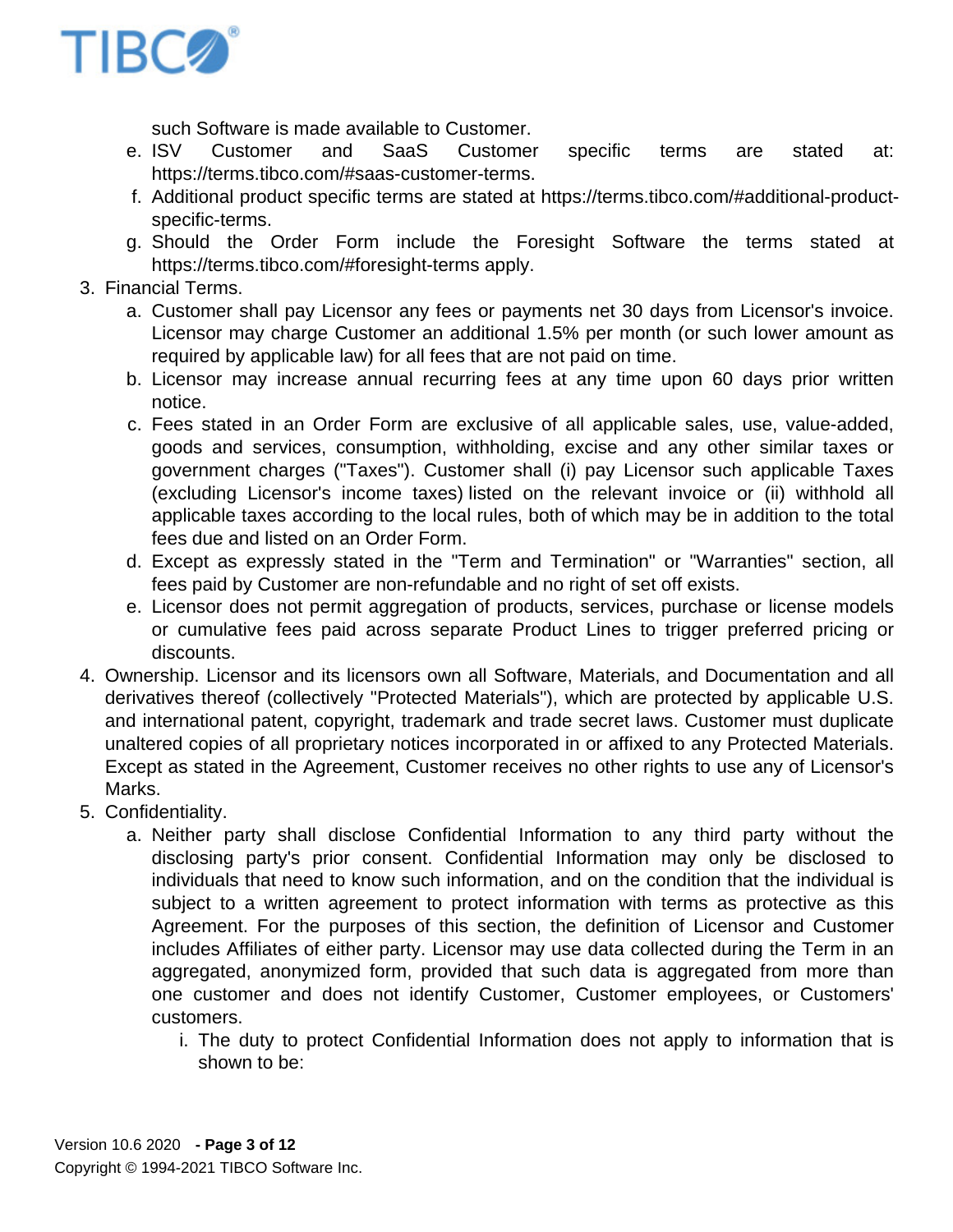- ii. available to the public other than by a breach of a confidentiality obligation;
- iii. rightfully received from a third party not in breach of a confidentiality obligation;
- iv. independently developed by one party without use of the Confidential Information of the other;
- v. known to the recipient at the time of disclosure (other than under a separate confidentiality obligation);
- vi. produced in compliance with applicable law or court order, provided the other party is given reasonable advance notice of the obligation to produce Confidential Information (to the extent legally permitted) and reasonable assistance, at the disclosing party's cost, if the disclosing party wishes to contest the disclosure.
- b. Except as expressly stated in the "Term and Termination" or "Warranties" section, all fees paid by Customer are non-refundable and no right of set off exists.
- c. Each party shall indemnify the other for any damages (including reasonable expenses) the other may sustain resulting from a breach of this Section. Money damages may not be a sufficient remedy for a breach of confidentiality. If either party breaches the confidentiality obligations, the non-breaching party may seek injunctive or other equitable relief without the necessity of posting a bond even if otherwise normally required. Such injunctive or equitable relief is in addition to all other rights and remedies available at law or in equity.
- d. Confidential Information remains the sole property of the disclosing party; except for rights explicitly granted in the Agreement, the receiving party does not acquire any rights to such Confidential Information.
- 6. Data Protection and Back-up.
	- a. If Customer exposes Licensor to an individual's Protected Data, Licensor will process and store such information pursuant to Licensor's Information Security and Compliance Program found at [https://terms.tibco.com/#security-guidelines,](https://terms.tibco.com/#security-guidelines) which includes Licensor's Data Processing Terms that apply when Licensor processes Protected Data on behalf of Customer that is subject to the European Union's General Data Protection Regulation (EU/2016/679) (GDPR).
	- b. Except when Licensor stores Customer data in connection with the delivery of a Cloud Service, Customer is responsible for backing-up its data and under no circumstances is Licensor responsible for the protection, loss, destruction, or maintenance of Customer's data.
- 7. Indemnity.
	- a. Licensor shall, at its own expense, defend or at its option, settle, any claim or action brought against Customer to the extent it is based on a claim that the Software, or Materials, all as updated by Licensor and used in accordance with the Agreement, infringes any patent, copyright, or any trade secret of a third party. Furthermore, Licensor will indemnify and hold Customer harmless from and against damages, costs, and fees reasonably incurred (including reasonable attorneys' fees) that are attributable exclusively to such claim or action and which are assessed against Customer in a final judgment. Licensor's obligations to defend, settle, or indemnify Customer are subject to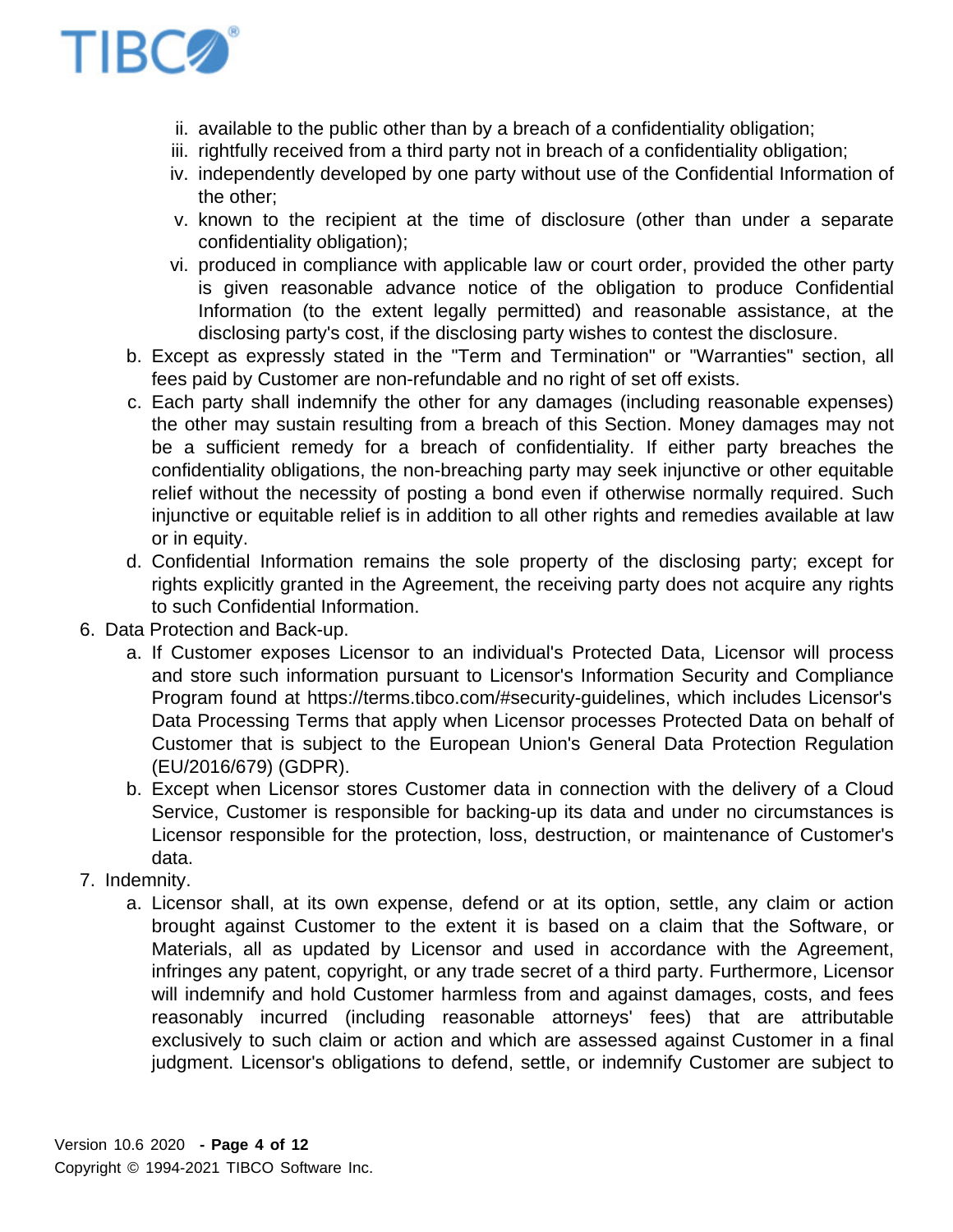

(i) Customer promptly notifying Licensor in writing of such claim; (ii) Licensor having the exclusive right to control such defense and/or settlement; and (iii) Customer providing reasonable assistance (at Licensor's expense) in the defense thereof. Customer shall not settle any claim, action or proceeding without Licensor's prior written approval.

- b. LICENSOR SHALL NOT DEFEND, INDEMNIFY, OR HOLD CUSTOMER HARMLESS FOR ANY CLAIM IF: (A) CUSTOMER MADE MODIFICATIONS TO THE SOFTWARE OR MATERIALS OR PORTIONS THEREOF; (B) SUCH CLAIM WOULD HAVE BEEN AVOIDED BY USE OF THE THEN CURRENT RELEASE OF THE SOFTWARE MADE AVAILABLE TO CUSTOMER; (C) CUSTOMER CONTINUED ITS ALLEGEDLY INFRINGING ACTIVITY AFTER BEING PROVIDED WITH MODIFICATIONS THAT WOULD HAVE AVOIDED THE ALLEGED INFRINGEMENT; OR (D) SUCH CLAIM IS BASED ON CUSTOMER'S OUTPUT.
- c. IF LICENSOR DEFENDS OR SETTLES AN INFRINGEMENT CLAIM ARISING UNDER SECTION 7.A ABOVE, LICENSOR'S LIABILITY AND CUSTOMER'S SOLE AND EXCLUSIVE REMEDY (IN ADDITION TO THE "INDEMNITY") SHALL BE FOR LICENSOR AT ITS OWN EXPENSE, TO EITHER (A) REPAIR, REPLACE OR MODIFY THE AFFECTED SOFTWARE OR RE-PERFORM THE AFFECTED CONSULTING SERVICES OR (B) ALTERNATIVELY, PROCURE FOR CUSTOMER THE RIGHT TO CONTINUE TO USE THE AFFECTED SOFTWARE OR MATERIALS. IF THE FOREGOING REMEDIES ARE NOT COMMERCIALLY FEASIBLE (IN THE REASONABLE OPINION OF LICENSOR), LICENSOR MAY (I) CANCEL THE APPLICABLE ORDER FORM AND, AS APPLICABLE, FOR THE AFFECTED SOFTWARE REFUND THE LICENSE FEES AND ANY UNEARNED MAINTENANCE FEES PAID TO LICENSOR BY CUSTOMER FOR THE AFFECTED SOFTWARE, OR (II) FOR CONSULTING SERVICES REFUND ALL AMOUNTS PAID TO LICENSOR BY CUSTOMER FOR THE AFFECTED CONSULTING SERVICES.
- 8. Warranties.
	- a. Licensor warrants that for 90 days following the Delivery Date ("Warranty Period"), the Software, as updated and used in accordance with the Documentation, will operate in all material respects in conformity with the functional specifications described in the Documentation.
	- b. Licensor is not responsible for any claimed breach of any warranty caused by:
		- i. modifications made to the Licensor Software by anyone other than Licensor;
		- ii. the combination, operation or use of the Licensor Software with any items that are not permitted in the Documentation;
		- iii. Customer's failure to use any new or corrected versions of the Licensor Software made available by Licensor;
		- iv. Licensor's adherence to Customer's specifications or instructions;
		- v. Customer deviating from the Licensor Software operating procedures described in the Documentation; or
		- vi. Errors caused by customizations. Consulting services to correct defects or issues subject to one of the above warranty exclusions may be procured by Licensee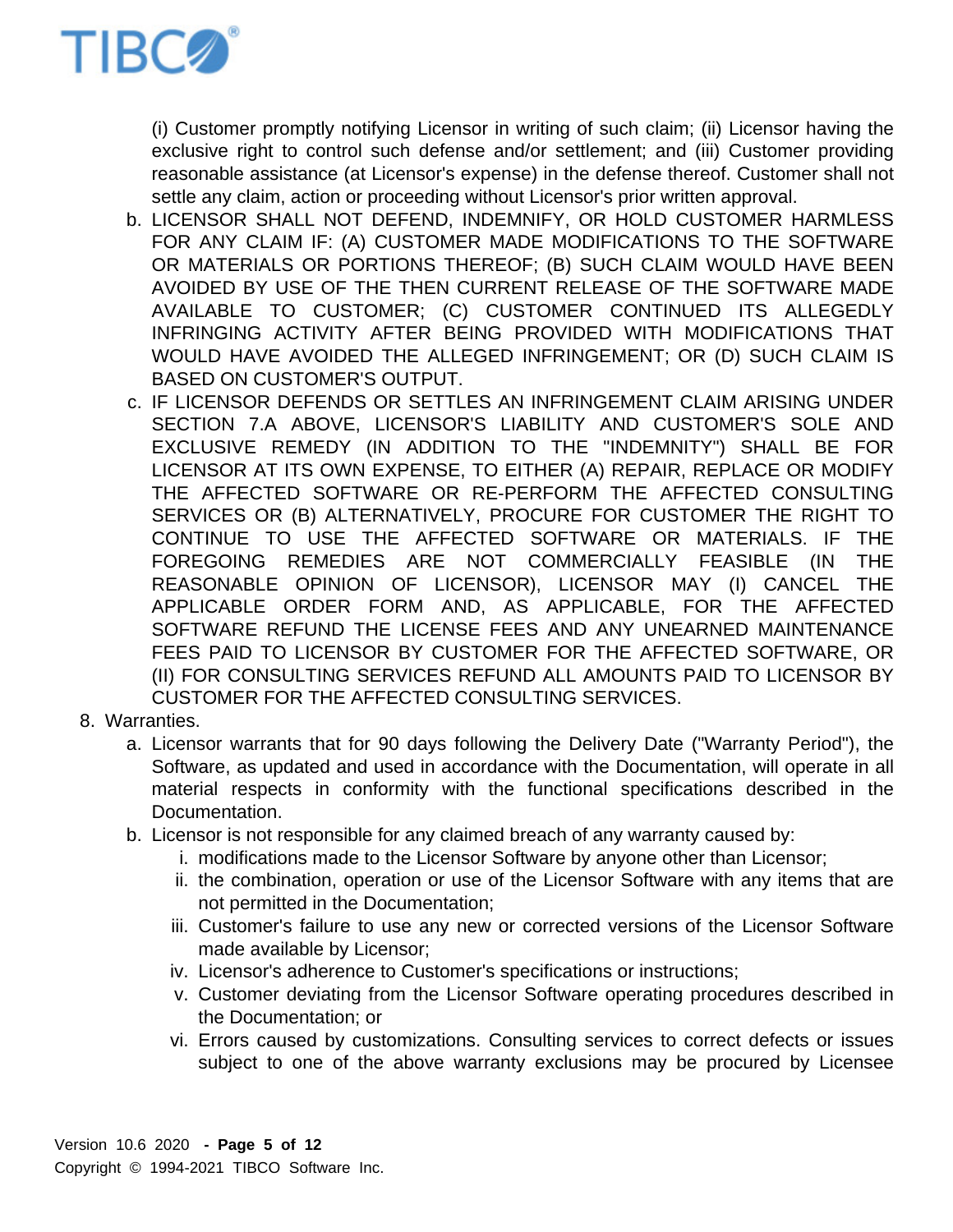

under a Work Order pursuant to Licensor's standard time and material charges.

- c. If the Licensor Software does not perform as warranted during the Warranty Period, Licensor shall use commercially reasonable efforts to correct Errors. Customer shall promptly notify Licensor in writing of its claim within the Software Warranty Period. Provided that such claim is determined by Licensor to be Licensor's responsibility, as Customer's exclusive remedy for any warranty claim, Licensor shall, within 30 days of its receipt of Customer's written notice, (i) correct such Error; (ii) provide Customer with a plan reasonably acceptable to Customer for correcting the Error, or (iii) if neither (i) nor (ii) can be accomplished with reasonable commercial efforts from Licensor, then Licensor may terminate the affected Licensor Software license and issue Customer a refund of the license fees paid for the affected Licensor Software. The preceding warranty cure constitutes Licensor's entire liability and Customer's exclusive remedy for Licensor's breach of the warranty stated herein.
- d. EXCEPT AS STATED ABOVE, LICENSOR, ITS LICENSORS, WEBHOST, DATACENTER AND SUPPLIERS EXPRESSLY DISCLAIM, TO THE MAXIMUM EXTENT PERMITTED BY LAW, ALL OTHER WARRANTIES, EXPRESS OR IMPLIED, ORAL OR WRITTEN, INCLUDING (i) ANY WARRANTY THAT ANY SOFTWARE, MATERIALS OR SERVICES ARE ERROR-FREE, ACCURATE OR RELIABLE OR WILL OPERATE WITHOUT INTERRUPTION OR THAT ALL ERRORS WILL BE CORRECTED OR WILL COMPLY WITH ANY LAW, RULE OR REGULATION (ii) ANY AND ALL IMPLIED WARRANTIES OF MERCHANTABILITY, FITNESS FOR A PARTICULAR PURPOSE, TITLE AND NON-INFRINGEMENT AND (iii) ANY AND ALL IMPLIED WARRANTIES ARISING FROM STATUTE, COURSE OF DEALING, COURSE OF PERFORMANCE OR USAGE OF TRADE. LICENSOR CANNOT AND DOES NOT GUARANTEE THE PRIVACY, SECURITY OR AUTHENTICITY OF ANY INFORMATION SO TRANSMITTED OVER OR STORED IN ANY SYSTEM CONNECTED TO THE INTERNET.
- 9. Limitation of Liability. Except for (I) infringement or misappropriation of the other party's intellectual property rights, including trade secrets; (II) damageS for bodily injury, death, damage to real or tangible personal property; (iii) intentional misconduct OR gross negligence; or (iv) any other liability that may not be limited under applicable law (the "Excluded Matters"), in no event will either party be liable for any loss or unavailability of or damage to data, lost revenue, lost profits, failure to realize expected savings, damage to reputation, business interruption, downtime costs or any indirect, incidental, consequential, special, punitive, exemplary or any similar type of damages arising out of or in any way related to the AGREEMENT, the use or the inability to use the Software, Maintenance or Consulting Services, even if advised of the possibility of such damages. CUSTOMER ASSUMES ALL RESPONSIBILITY FOR THE SELECTION OF THE SOFTWARE and OTHER PRODUCTS or SERVICES PROVIDED HEREUNDER TO ACHIEVE CUSTOMER'S INTENDED RESULTS. Except for the excluded matters, in no event shall either party's total liability to the other for all claims arising out of or as a result of the AGREEMENT exceed the greater of 1,000,000 USD or the fees paid by Customer to Licensor under the applicable Order Form.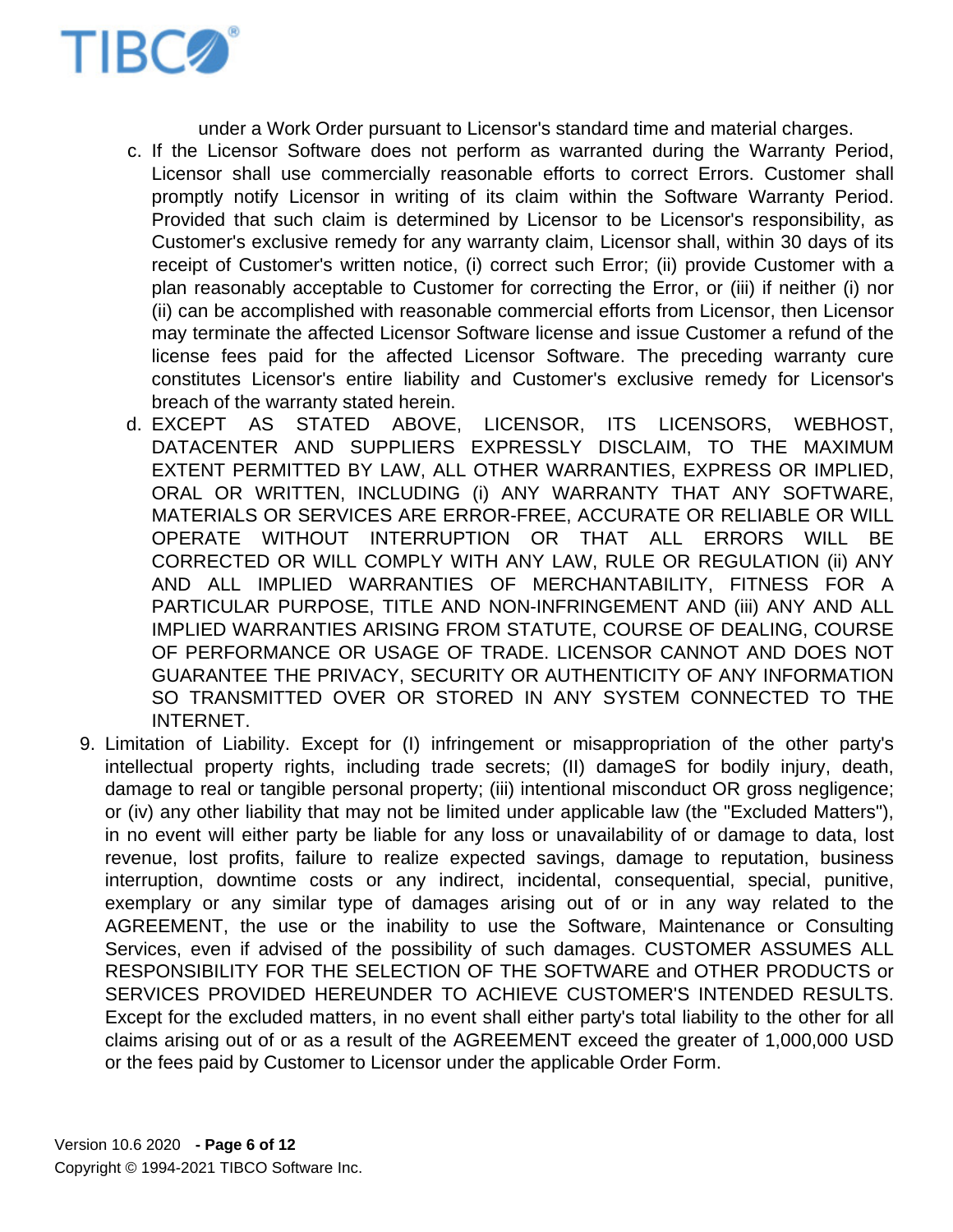

- 10. Export. Software, Cloud Service, Documentation, Materials, and related technical data are subject to U.S. export control laws, including the U.S. Export Administration Act and its associated regulations and may be subject to export or import regulations of other countries. Customer shall not use, export, re-export, or provide access to the Software, Cloud Service, Documentation, or Materials in any form in violation of any applicable export or import laws of any jurisdiction.
- 11. Government Use. If the Software, Documentation, Materials and any other Licensor services are being or have been acquired with U.S. Federal Government funds, or Customer is an agency, department, or other entity of the United States Government ("Government"), the use, duplication, reproduction, release, modification, disclosure, or transfer of the Software or any related documentation of any kind, including technical data, manuals or Materials, is restricted in accordance with Federal Acquisition Regulation 12.212 for civilian agencies and Defense Federal Acquisition Regulation Supplement 227.7202 for military agencies. The Software, Materials, and any Licensor services are COMMERCIAL ITEMS AS DEFINED BY THE FEDERAL ACQUISITION REGULATION. Use of the Software and Materials by the Government is further restricted according to the Agreement and any amendment hereto.
- 12. Term and Termination.
	- a. Except as otherwise stated below, this Agreement will remain in effect until terminated.
	- b. The Term for any Software starts on the Effective Date stated in an Order Form and continues as indicated on the Order Form.
	- c. Following the end of the initial Term for any Subscription, Term License, or Cloud Service, the Term will automatically renew continuously for the same length as the initial Term unless either party gives written notice at least 60 days prior to the end of the initial or any renewal Term of its intention to terminate.
	- d. Either party may terminate:
		- i. this Agreement and/or any applicable Order Forms upon 30 days prior written notice if the other party breaches a material provision of this Agreement and fails to cure such breach within the 30 day notice period;
		- ii. Maintenance, Term License, or Subscription, upon written notice delivered at least 60 days prior to the end of any applicable Maintenance period or Term; or
		- iii. an Order Form for Consulting Services, upon 15 days prior written notice by Customer or 30 days prior written notice by Licensor.
	- e. The Agreement automatically terminates if either party files for bankruptcy, goes into receivership, becomes insolvent, or makes an assignment for the benefit of creditors.
	- f. Upon termination of this Agreement or an Order Form, Customer must cease using, deinstall and permanently delete all of the applicable Software, whether modified or merged into other materials.
	- g. Termination of this Agreement or any Order Form does not (i) relieve Customer of its obligation to pay all fees that have accrued or are otherwise owed by Customer under this Agreement or (ii) limit either party from pursuing other remedies available to it, including injunctive relief.
	- h. The parties' rights and obligations under this section and sections entitled "Financial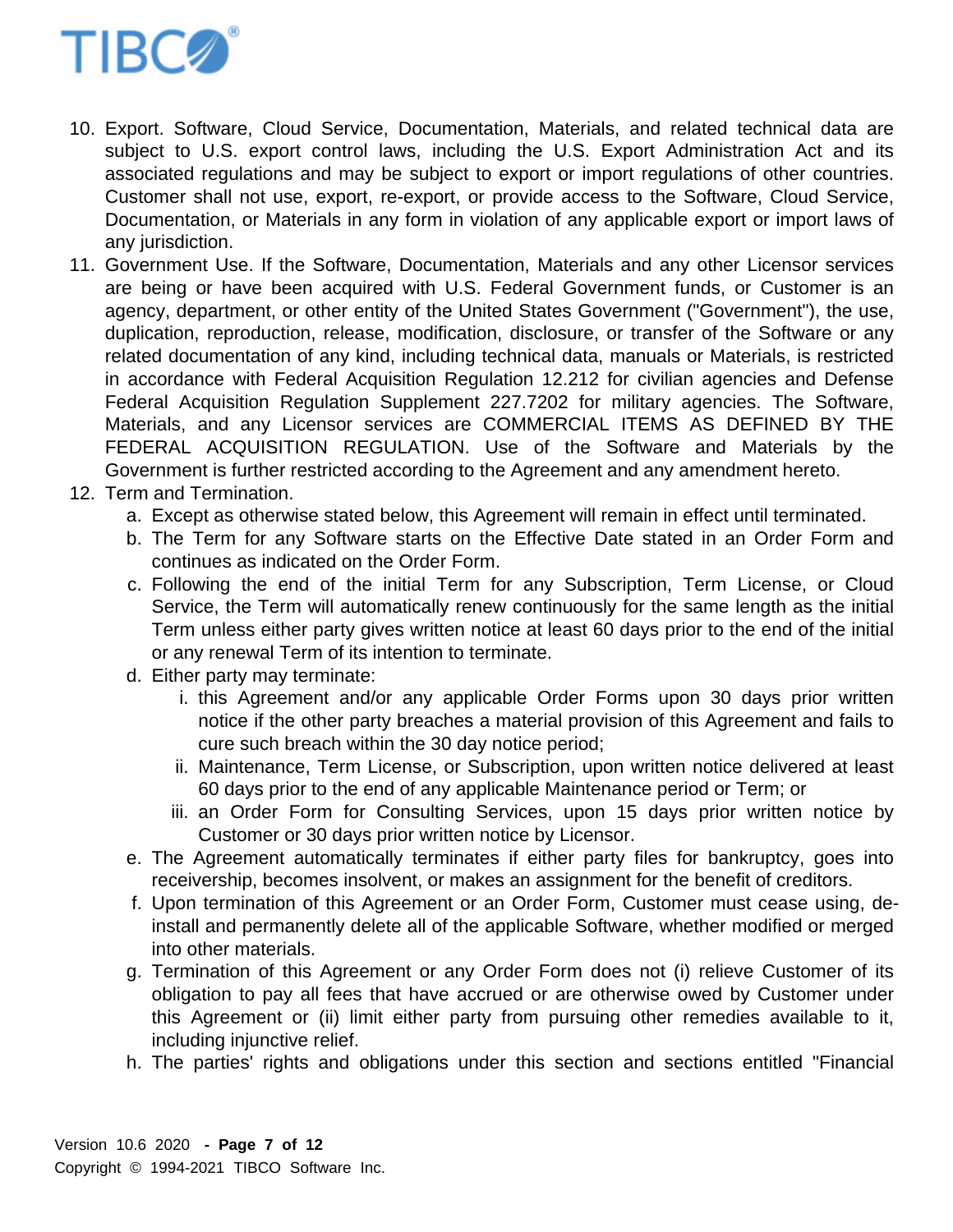

Terms", "Ownership", "Confidentiality", "Warranties", "Indemnity", "Remedies", "Limitation of Liability", "General Provisions" and those surviving provisions of the Exhibits survive the termination of this Agreement and/or an Order Form.

- 13. General Provisions.
	- a. All notices must be in writing and will be effective if (i) delivered by facsimile, electronic mail, by hand, reliable overnight delivery service, or first-class, pre-paid mail and (ii) sent to the address for the intended recipient stated in an Order Form. Notices should be sent to the other party's general counsel or legal department, unless another recipient is expressly identified.
	- b. The non-prevailing party shall pay all reasonable costs, including attorney's fees, incurred by the prevailing party in any action brought to enforce the prevailing party's rights under this Agreement.
	- c. This Agreement does not create an agency or consignment relationship, and neither party is a partner, employee, agent or joint venture partner of, or with, the other.
	- d. During the term of any Order Form and for a period of one year following termination of an Order Form, neither party shall actively solicit for employment any employee, contractor, consultant, or other representative of the other party who performed services in connection with the applicable Order Form, without the prior written consent of the other party.
	- e. Licensor may designate any agent or subcontractor to perform such tasks and functions to complete any services covered under this Agreement, provided, however, that Licensor shall remain responsible for performance of its duties under the terms of this Agreement.
	- f. During the term of any Order Form and for a period of one year following termination of an Order Form, Licensor and its independent auditors, at Licensor's expense, may audit Customer's compliance with this Agreement upon 10 days' notice and at reasonable times and report any results to Licensor's licensors. Customer shall, at no cost to Licensor, (i) provide any assistance reasonably requested by Licensor or its designee in conducting any such audit, including installing and operating audit software, (ii) make requested personnel, records, and information available to Licensor or its designee, and (iii) provide such assistance, personnel, records, systems access, and information to facilitate the timely completion of such audit. Customer's failure to comply with the provisions of this section will constitute a material breach of this Agreement. If the audit reveals any noncompliance, Customer shall reimburse Licensor for the reasonable costs and expenses of the audit (including but not limited to reasonable attorneys' fees), and Customer shall promptly cure any such noncompliance; provided, however, that the obligations under this section do not constitute a waiver of Licensor's termination rights and do not affect Licensor's right to payment for Software or Materials related to usage in excess of the Number of Units.
	- g. Upon reasonable written notice of at least 3 months and not more than once per year, Customer may (1) audit Licensor's systems, processes, or facilities to determine compliance with this Agreement, (2) or request Licensor's assistance to provide or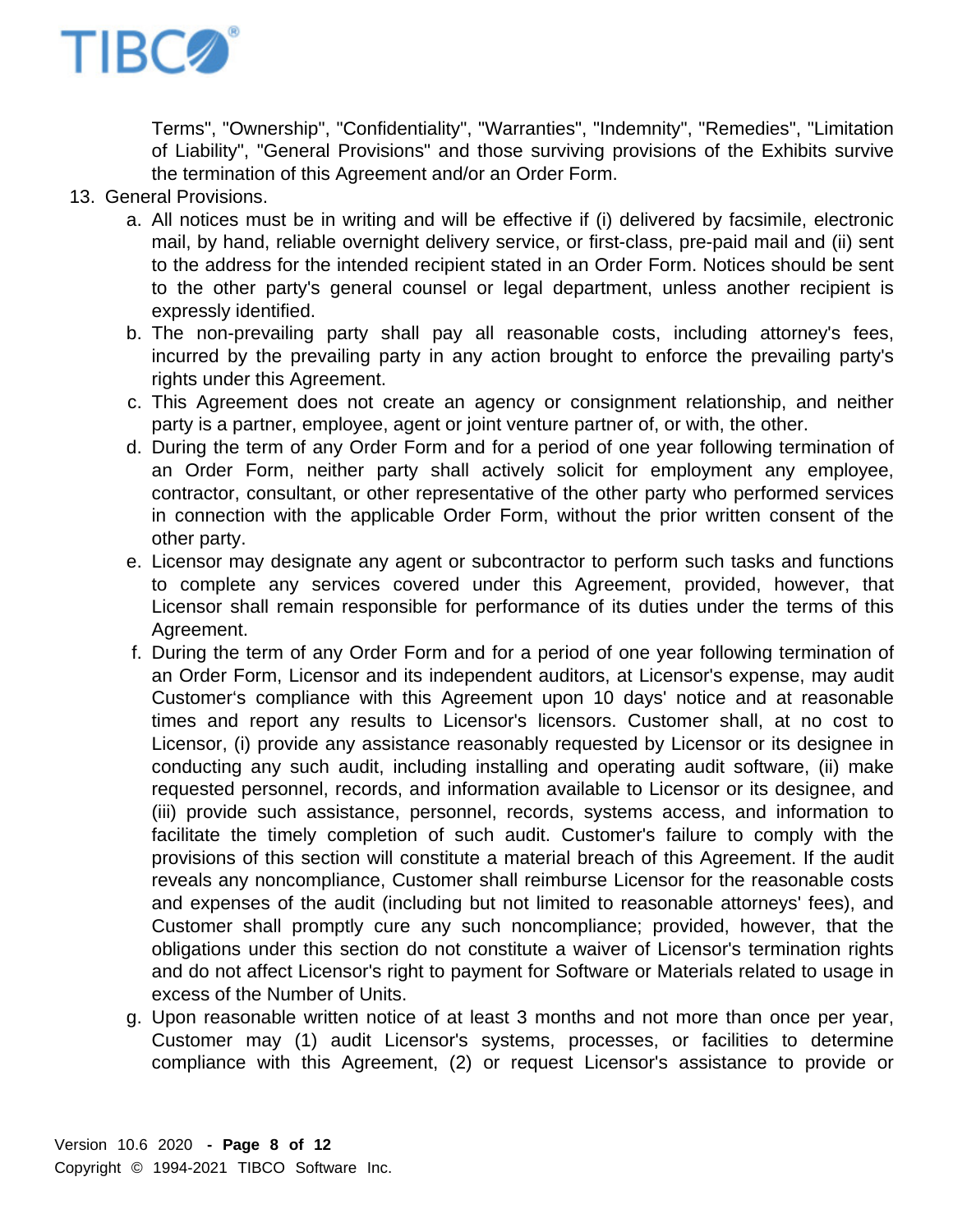

update information processed by Licensor on behalf of Customer, provided that (i) Customer pays a minimum fee of \$50,000.00 for an engagement that may last up to 2 days (and \$25,000 for each additional day thereafter), (ii) the audit takes place in an onsite or virtual audit environment performed on Licensor's hardware (i.e., a Licensor controlled computer) and the Customer's personnel (including auditors) are accompanied and/or supervised by TIBCO's representative at all times, (iii) soft or hard copies of data displayed during the audit will not be sent electronically or otherwise transported away from Licensor facility, and (iv) certain highly sensitive data such as Licensor customer information, Licensor employee personal data, and information regarding Licensor's vulnerability is held in strict confidence and must not be shared with any individual that does not need to know such information.

- h. A waiver by a party of any breach of any provision of this Agreement will not be construed as a waiver of continuing or succeeding breach.
- i. Performance under the Agreement will be postponed automatically if a party is prevented from performing by any act of or failure to act by the other party. No delay or default in performance of any obligation by either party (except payment obligations) will constitute a breach of the Agreement if caused by force majeure or any other cause which is beyond its reasonable control, including, fires, strikes, accidents, governmental action or regulatory changes, or acts of God.
- j. Except for an assignment, in whole or part, by Licensor to an Affiliate, neither party may assign this Agreement, in whole or in part, and/or any of its rights and/or obligations without the prior written consent of the other party, which will not be unreasonably withheld. Any such attempted assignment is void. For the purposes of the foregoing, a change in control of Customer is deemed to cause or attempt to cause an assignment of the Agreement, in whole or part, and requires Licensor's prior written consent.
- k. If Customer or its successors or assigns enters into an Extraordinary Corporate Event after an Order Form Effective Date, those users, divisions, or entities that were added to or divested from Customer's organization as a result of the Extraordinary Corporate Event are not authorized to use the Software or Materials until those users, divisions, or entities are added to this Agreement by way of a written amendment signed by duly authorized officers of the Licensor and Customer, or in the case of a divesture, the divested entity.
- l. This Agreement is for the benefit of the parties and their successors and permitted assigns, and does not confer any rights or benefits on any third party, including any employee of a party, any client of a party, or any employee of a client of a party. Notwithstanding the above, the parties acknowledge that all rights and benefits afforded to Licensor under this Agreement apply equally to the owner of any Third Party Software, and such third party is an intended third party beneficiary of this Agreement.
- m. If Customer is entering into the Agreement from a European Union member country, Norway, Switzerland, Japan, India or Australia, then the Agreement is governed by the laws of Ireland and subject to the exclusive jurisdiction of the courts of Ireland. Otherwise, the Agreement is governed by the laws of the State of California and subject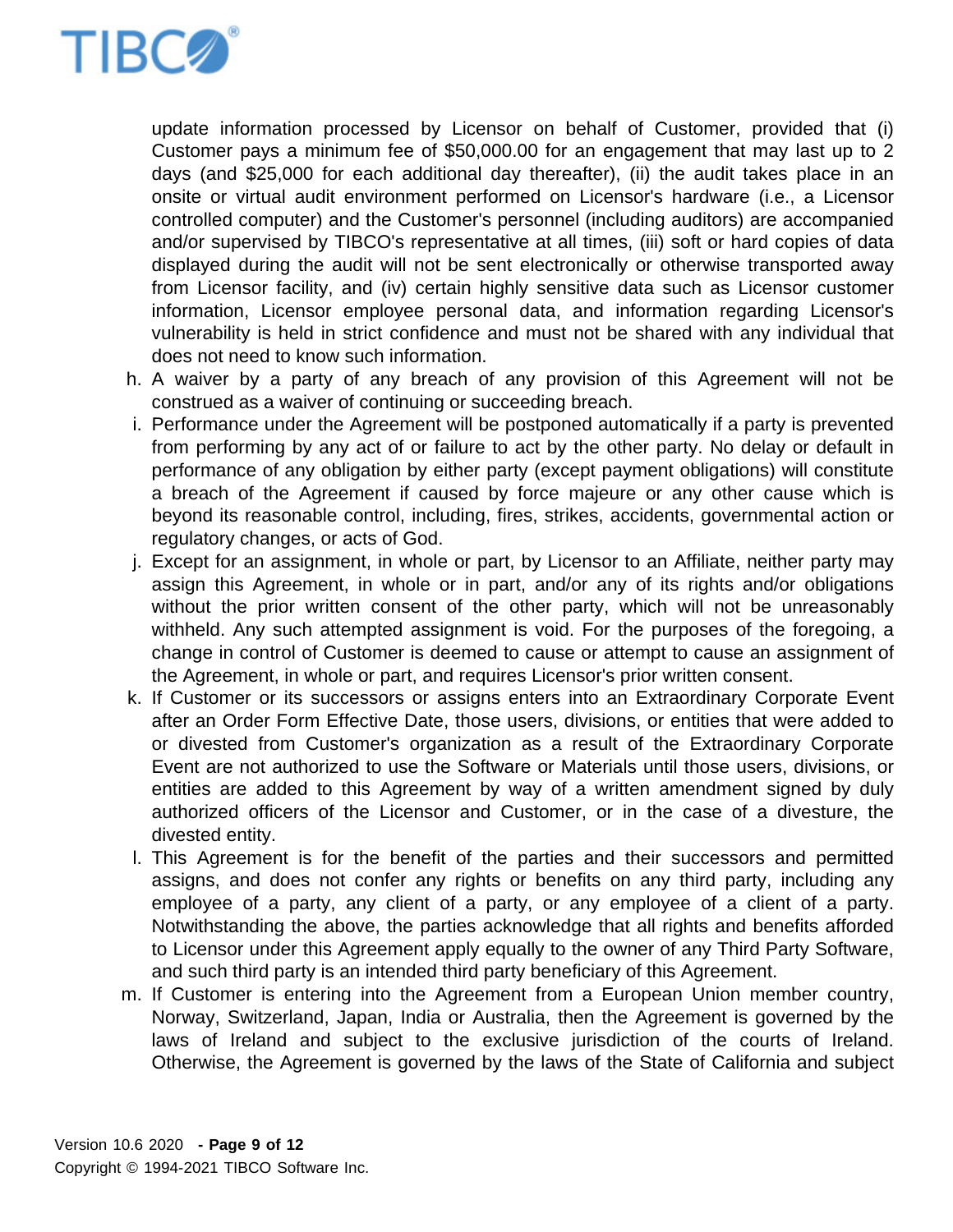

to the exclusive jurisdiction of Federal Court for the Northern District Court of California, without giving effect to its conflict of laws principles. The United Nations Convention on Contracts for the International Sale of Goods and the Uniform Computer Information Transactions Act do not apply to this Agreement.

- n. If any sentence, clause, or other provision of this Agreement is held to be invalid, illegal, or unenforceable under applicable law, including, but not limited to, any limitation of liability, the validity, legality and enforceability of the remaining clauses and provisions are not affected or impaired. The parties shall interpret the affected provision in a manner that renders it enforceable while attempting to closely approximate the intent and the economic effect of the affected provision.
- o. If any terms and conditions of the Master Terms conflict with the Documentation, then such license requirements or notices pertaining to Third Party Software included with the Software will control. Any conflict between the terms of the Agreement will be resolved in the following order for precedence: (i) Order Form; (ii) Exhibits, (iii) Master Terms.
- p. The Agreement constitutes the parties' entire agreement relating to its subject matter. It supersedes all prior or contemporaneous oral or written communications, agreements, or understandings between the parties relating to its subject matter. No modification to the Agreement will be binding unless in writing and signed by each party, except in the case of an Order Form where Licensor's acceptance shall be deemed to have occurred on Licensor's initial delivery of products or services under the Order Form. All pre-printed or standard terms of any Customer purchase order or other business processing document shall have no effect.
- 14. Alpha, Beta, Developer Evaluation, Free Trial and Evaluation License.
	- a. In addition to all other applicable terms and conditions, Software provided or accessed for demonstration or evaluation purposes or for alpha or beta testing is subject to the following conditions:
		- i. Software may only be used for demonstration, evaluation or alpha or beta testing purposes,
		- ii. Customer must stop using the Software upon the earlier of (1) 30 days from the date Customer receives the right to install or access the Software, (2) Customer's receipt of notice of termination from Licensor, or (3) Customer no longer has access to the Software; and
		- iii. the Software is provided "AS IS" without Maintenance or any warranties or indemnities.
	- b. In addition to all other applicable terms and conditions, Software provided or accessed for Developer evaluation is subject to the following conditions:
		- i. Software may only be used for such development evaluation purposes,
		- ii. Software must not used or deployed in or on a Production or development environment,
		- iii. Customer must stop using the Software upon the earlier of (1) 90 days from the date Customer receives the right to install or access the Software, (2) Customer`s receipt of notice of termination from Customer, or (3) Customer no longer has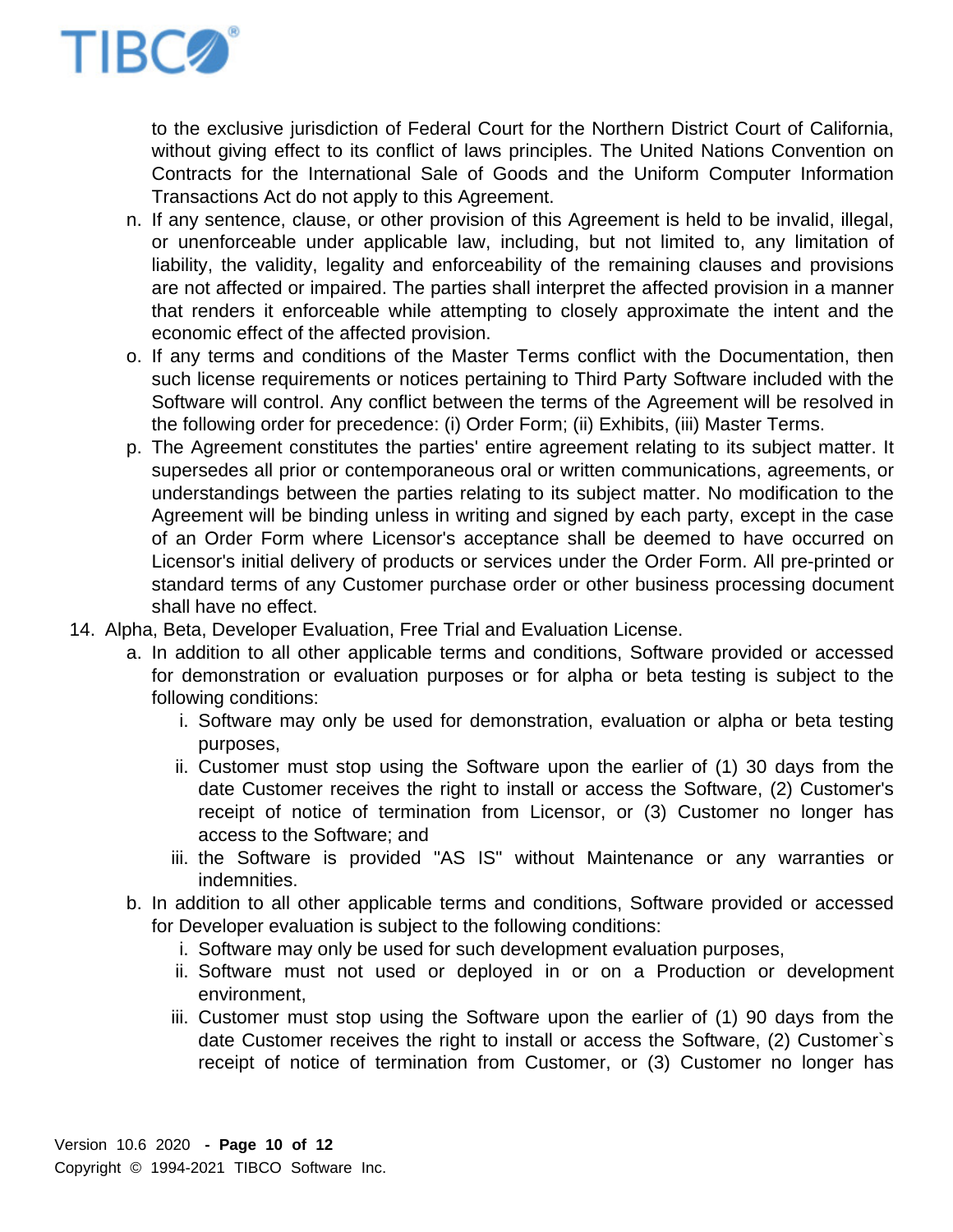

access to Cloud Service; and

- iv. the Software is provided "AS IS" without Maintenance or any warranties or indemnities.
- c. If Customer is using a free trial version of Software, Licensor may stop providing the Software to Customer or Customer's end users at Licensor's sole discretion without any prior notice, and the Software is provided "AS IS" without Maintenance or any warranties or indemnities.
- d. Notwithstanding anything to the contrary in this Agreement, Software subject to an alpha, beta, developer, evaluation, free trial and evaluation license may be deployed by Customer on AWS, Microsoft Azure, or similar environments.

## **Addenda:**

\* Microsoft.Rest.ClientRuntime: 2.3.20.0

The MIT License (MIT)

Copyright (c) 2019 Microsoft

Permission is hereby granted, free of charge, to any person obtaining a copy of this software and associated documentation files (the "Software"), to deal in the Software without restriction, including without limitation the rights to use, copy, modify, merge, publish, distribute, sublicense, and/or sell copies of the Software, and to permit persons to whom the Software is furnished to do so, subject to the following conditions:

The above copyright notice and this permission notice shall be included in all copies or substantial portions of the Software.

THE SOFTWARE IS PROVIDED "AS IS", WITHOUT WARRANTY OF ANY KIND, EXPRESS OR IMPLIED, INCLUDING BUT NOT LIMITED TO THE WARRANTIES OF MERCHANTABILITY, FITNESS FOR A PARTICULAR PURPOSE AND NONINFRINGEMENT. IN NO EVENT SHALL THE AUTHORS OR COPYRIGHT HOLDERS BE LIABLE FOR ANY CLAIM, DAMAGES OR OTHER LIABILITY, WHETHER IN AN ACTION OF CONTRACT, TORT OR OTHERWISE, ARISING FROM, OUT OF OR IN CONNECTION WITH THE SOFTWARE OR THE USE OR OTHER DEALINGS IN THE SOFTWARE.

\* Newtonsoft.Json.dll: 12.0.2.23222

Copyright © James Newton-King 2008